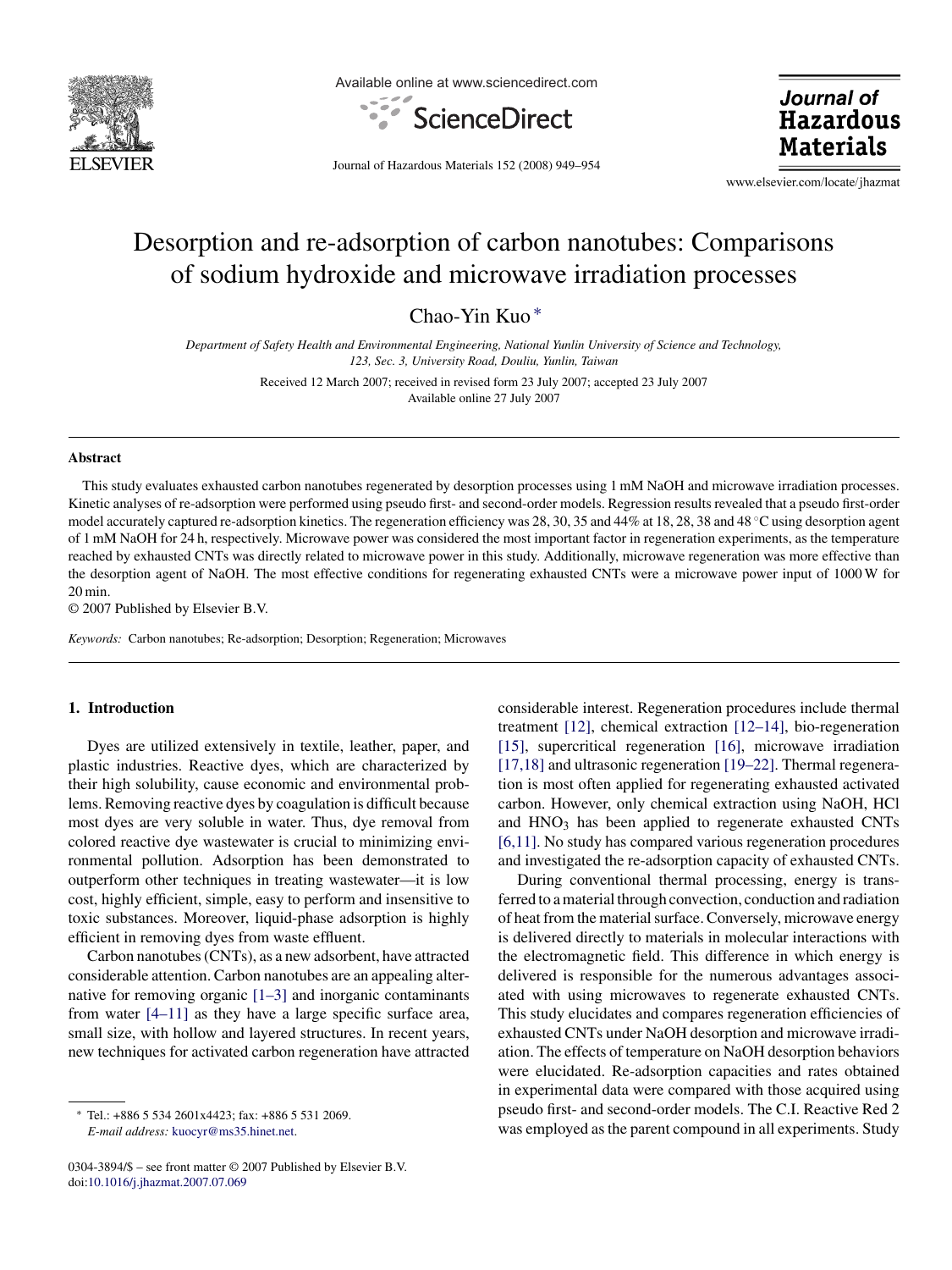objectives are as follows: (i) determine the effects of temperature on NaOH desorption; (ii) evaluate re-adsorption rates using various kinetic models; and, (iii) evaluate regeneration efficiency of the exhausted CNTs using NaOH desorption and microwave irradiation.

### **2. Materials and methods**

#### *2.1. Materials*

The CNTs utilized herein were multi-wall nanotubes generated by pyrolysis of methane gas on Ni particles in chemical vapor deposition (CBT, MWNTs-2040) without further purification. The CNTs were  $5-15 \mu m$  long, and the mass proportion of amorphous carbon in CNTs was less than 2%. Maximum wavelength ( $\lambda_{\text{max}}$ ) of light absorbed by C.I. Reactive Red 2 (Aldrich) was 538 nm.

#### *2.2. Adsorption and regeneration experiments*

A glass pyramid bottle containing 0.05 g CNTs and 200 ml C.I. Reactive Red 2 solution was placed in a temperaturecontrolled bath using water shaken at 160 rpm. All experiments used NaOH or HClO<sub>4</sub> to adjust the pH of solution. All adsorption experiments were conducted under the condition of 20 mg/l C.I. Reactive Red, 0.25 g/l CNTs, and 24 h of adsorption time at pH 6.5. In the regeneration processes, exhausted CNTs were oven-dried at 105 ◦C to a constant mass. The concentration of sodium hydroxide (NaOH) used in desorption experiments for regeneration of CNTs was 1 mM. The temperature was maintained at 18, 28, 38 and  $48\degree$ C to investigate the effect of temperature on NaOH desorption. An induction microwave oven (max. 3000 W, 2.45 GHz) was the source of microwave radiation. Exhausted CNTs were regenerated under 400, 600, 800, 1000, 1200 and 1400 W microwave irradiation for 10 min to determine the appropriate microwave power. Re-adsorption experiments were performed following the procedure described above. Adsorption of C.I. Reactive Red 2 was determined using a spectrophotometer (Hitachi-U2001) at 538 nm. At equilibrium, suspensions were centrifuged, and the supernatant was filtered through  $0.2 \mu m$  paper filter for analysis of dye concentrations. Adsorbed amounts, *q*i, were calculated using the equation,  $q_i = (C_0 - C_i)/m$ , where *m* is the amount of CNTs (g/l), and  $C_i$  and  $C_0$  are initial and equilibrium concentrations (mg/l), respectively.

## **3. Results and discussion**

## *3.1. Regeneration of exhausted CNTs by NaOH desorption*

#### *3.1.1. Desorption by NaOH at various temperatures*

Disposal of exhausted adsorbent is an environmental problem. This study attempted to regenerate exhausted CNTs for reuse using NaOH to desorb the adsorbed dye molecules from CNTs. Fig. 1 presents kinetic analyses of NaOH desorption at different temperatures. The NaOH desorption results were simulated using a first-order kinetic model; Table 1



Fig. 1. Kinetic analysis of NaOH regeneration at various temperatures (adsorption: C.I. Reactive Red  $2 = 20$  mg/l, CNTs = 0.25 g/l, contact time = 24 h and pH = 6.5; desorption: 1 mM NaOH).

presents the corresponding constants. Desorption was very rapid during the first hour at every tested temperature, and then slowed abruptly. Desorption rate (0.44–2.30 1/h) and amount (4.1–8.2 mg/g) both increased as temperature increased (18–48  $\degree$ C) due to NaOH regeneration. Increasing desorption temperature markedly enhanced desorption of C.I. Reactive Red 2 from CNTs; this experimental result is similar to that obtained by Hamdaoui et al. [\[20,21\],](#page-5-0) who employed ultrasonic desorption to regenerate exhausted granular activated carbon. Li et al. [\[6\]](#page-4-0) utilized HCl and HNO<sub>3</sub> to desorb  $Pb^{2+}$  from CNTs. Their experimental results indicated that desorption percentage could reach 100% at pH 2. The highest desorption percentage in this study was about 31%; hence, using acid to desorb heavy metals was easier than desorbing organic compounds. In addition, this result is similar to that obtained by Wang, et al. [\[10\],](#page-5-0) who studied sorption of <sup>243</sup>Am(III) to multiwall carbon nanotubes and by Chen et al. [\[11\],](#page-5-0) who using oxidized multiwall carbon nanotubes adsorbed Ni(II) from aqueous solution.

#### *3.1.2. Re-adsorption of NaOH-regenerated CNTs*

The kinetics of re-adsorption was analyzed at pH 6.5 [\(Fig. 2\).](#page-2-0) The 3-h re-adsorption capacity of NaOH-regenerated CNTs at 18, 28, 38 and  $48\degree$ C was 5.4, 6.3, 7.0 and 8.5 mg/g, respectively. The 3-h amount desorbed by NaOH regeneration at 18, 28, 38 and 48 ◦C was 4.1, 6.3, 7.1 and 8.2 mg/g, respectively. Desorption amounts and capacity for re-adsorption

Table 1

First-order desorption rate constants of different temperature NaOH desorption (adsorption: dye concentration =  $20 \text{ mg/l}$ , CNTs =  $0.25 \text{ g/l}$  and  $pH = 6.5$  for 24 h; desorption: NaOH 1 mM)

| Desorption<br>temperature $(^{\circ}C)$ | Desorption<br>rate $(1/h)$ | 3 h desorption<br>amount $(mg/g)$ |
|-----------------------------------------|----------------------------|-----------------------------------|
| 18                                      | 0.44(0.993)                | 4.1                               |
| 28                                      | 0.69(0.704)                | 6.3                               |
| 38                                      | 1.43(0.819)                | 7.1                               |
| 48                                      | 2.30(0.993)                | 8.2                               |

The values in parenthesis are  $R^2$ .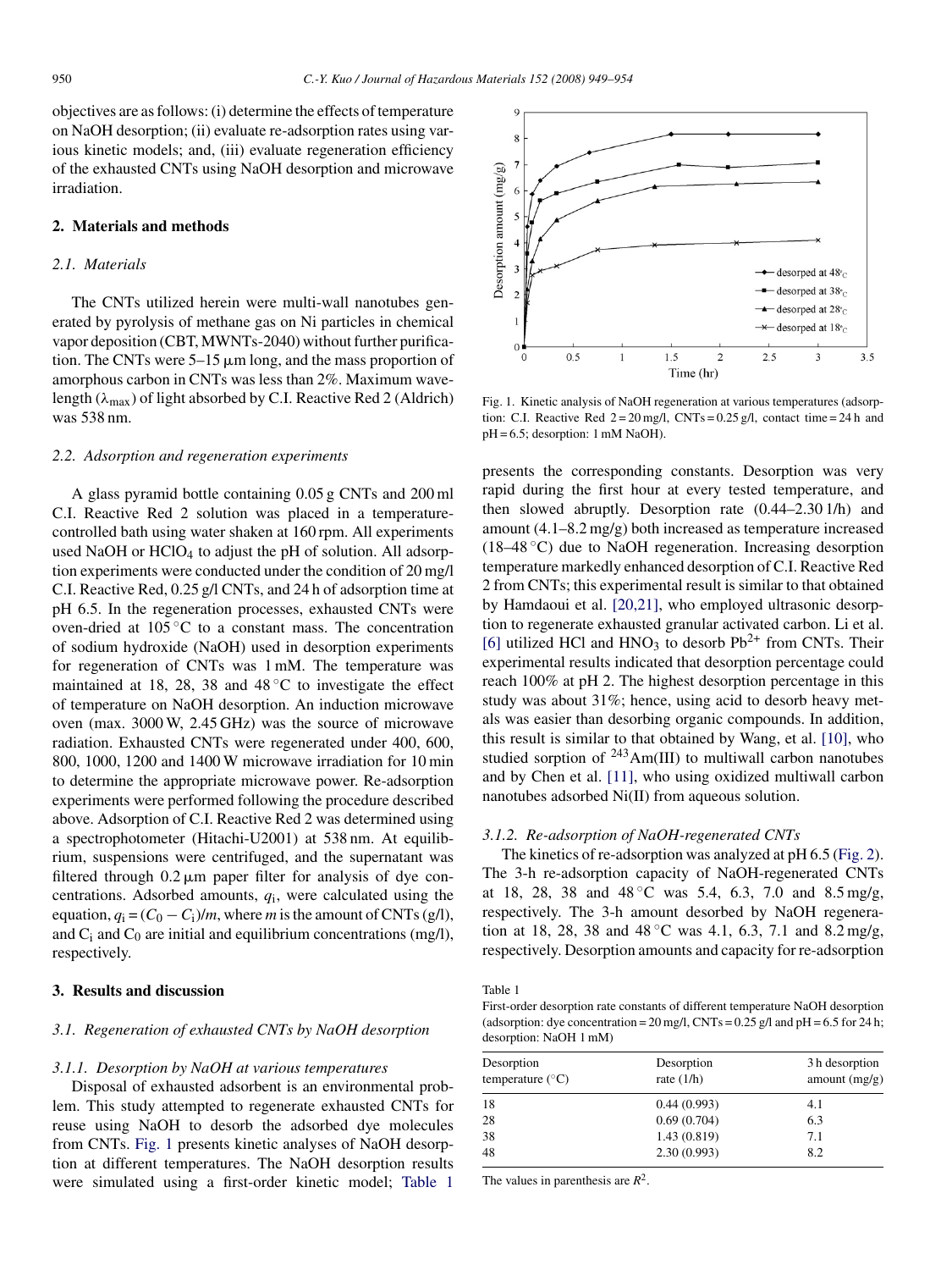<span id="page-2-0"></span>

Fig. 2. Kinetic analysis of re-adsorption using NaOH regenerated CNTs (desorption: 1 mM NaOH, contact time = 24 h; re-adsorption: C.I. Reactive Red 2 = 20 mg/l, regenerated CNTs = 0.25 g/l, pH = 6.5 and *T* = 28 ◦C).

using NaOH-regenerated CNTs increased as temperature of desorption processes increased. Additionally, the amounts of desorption and re-adsorption were roughly the same, indicating that desorption sites on CNTs can readsorb dye molecules again, similar to fresh sites on CNTs. Re-adsorption is initially rapid, and then slows (Fig. 2)—the remaining vacant surface sites cannot easily be occupied because of the repulsive forces between dye molecules on CNTs [\[23\]. T](#page-5-0)his adsorption phenomenon was the same as that observed by Wu [\[24\],](#page-5-0) who applied fresh CNTs to adsorb C.I. Reactive Red 2.

Pseudo first- and second-order models were adopted to test experimental data and, thus, elucidate the kinetic re-adsorption process. The pseudo first- and second order models are given by

$$
\frac{\mathrm{d}q}{\mathrm{d}t} = k_1(q_{\rm e} - q) \tag{1}
$$

$$
\frac{\mathrm{d}q}{\mathrm{d}t} = k_2(q_{\rm e} - q)^2 \tag{2}
$$

where *q*<sup>e</sup> and *q* are the amounts of C.I. Reactive Red 2 adsorbed on CNTs at equilibrium and at various times  $t$  (mg/g),  $k_1$  is the rate constant of the pseudo first-order model for adsorption (1/h),

Table 2 Re-adsorption kinetic constants of NaOH regenerated CNTs



Fig. 3. Regressions of re-adsorption kinetics using NaOH regeneration of CNTs: (a) pseudo first-order model and (b) pseudo second-order model.

and  $k_2$  is the rate constant of the pseudo second-order model for adsorption (g/mg h).

Fig. 3(a) and (b) display the linear regressions to which data (Fig. 2) were fitted using the above models. Table 2 presents the coefficients in the pseudo first- and second-order adsorption kinetic models. Relative errors of  $q$  values ( $q_{e,cal}$ ) determined using the pseudo first-order model were more consistent with experimental  $q$  values ( $q_{e,exp}$ ) than those calculated using the pseudo second-order model. Furthermore, the *R*<sup>2</sup> values of

| <b>Status</b>                 | $q_{\text{e,exp}}$ (mg/g) | $k_1$ (1/h) | $q_{e, cal}$ (mg/g)<br>(first-order) | $k_2$ (g/mg h)  | $q_{e, cal}$ (mg/g)<br>(second-order) |
|-------------------------------|---------------------------|-------------|--------------------------------------|-----------------|---------------------------------------|
| Original*                     | 26.5                      | 1.78        | 23.6<br>(0.976)                      | 0.19<br>(0.990) | 27.9                                  |
| $18\,^{\circ}\textrm{C}^{**}$ | 5.4                       | 0.42        | 8.4<br>(0.982)                       | 0.14<br>(0.763) | 7.3                                   |
| $28\,^{\circ}\textrm{C}^{**}$ | 6.3                       | 0.45        | 7.0<br>(0.935)                       | 0.47<br>(0.995) | 6.4                                   |
| $38\,^{\circ}\textrm{C}^{**}$ | 7.0                       | 0.58        | 7.1<br>(0.941)                       | 0.16<br>(0.996) | 8.7                                   |
| $48\,^{\circ}\textrm{C}^{**}$ | 8.5                       | 1.22        | 6.6<br>(0.984)                       | 0.42<br>(0.994) | 8.8                                   |

\*Wu [\[24\];](#page-5-0) \*\*desorped temperature; the values in parenthesis are  $R^2$ ; desorption procedure: NaOH 1 mM for 24 h; re-adsorption procedure: dye concentration = 20 mg/l, regenerated CNTs = 0.25 g/l,  $T = 28 \degree$ C and pH = 6.5. The values in parenthesis are  $R^2$ .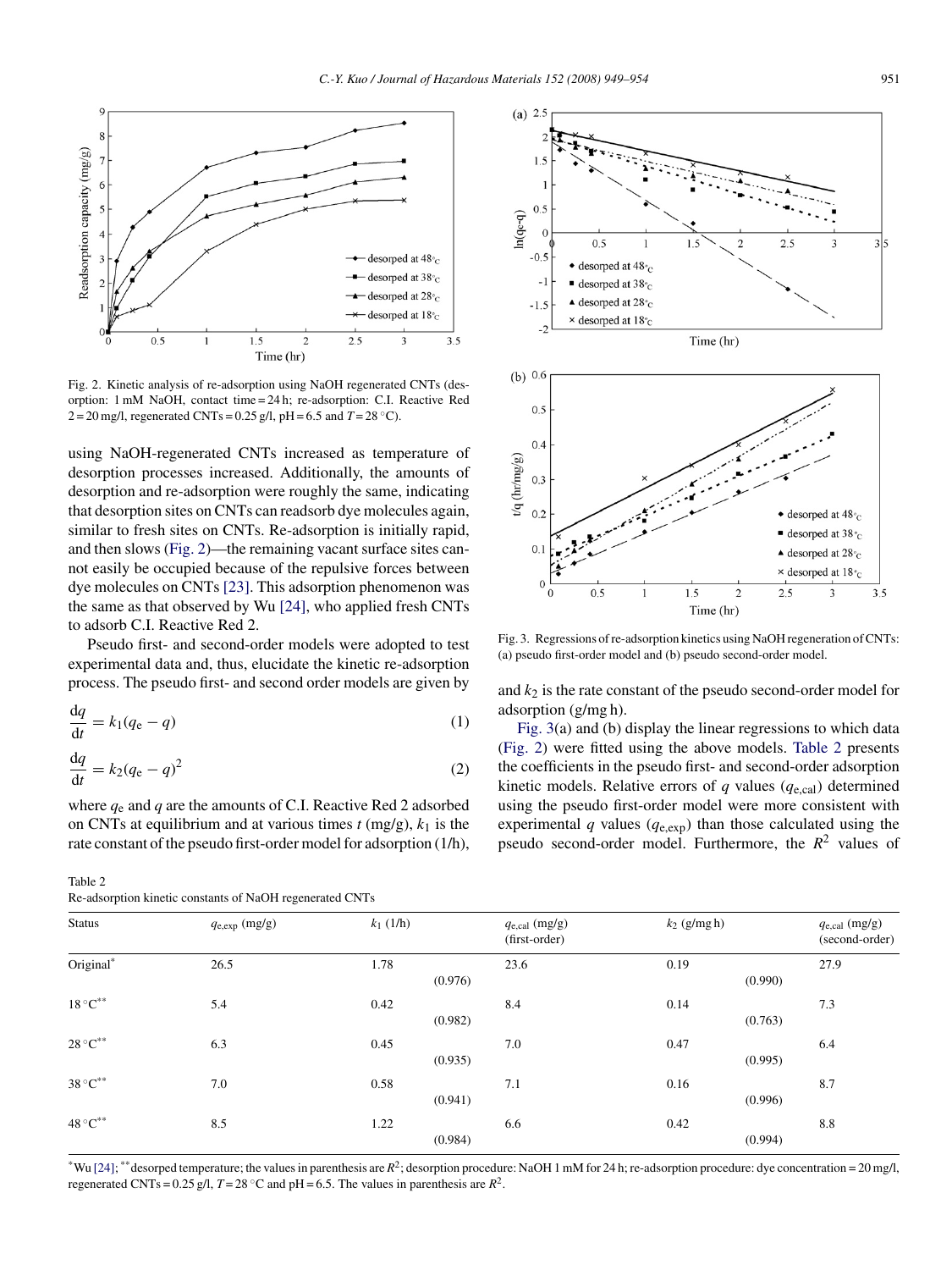

Fig. 4. Saturation re-adsorption capacity of NaOH-regenerated CNTs (desorption: 1 mM NaOH, contact time = 24 h; re-adsorption: C.I. Reactive Red  $2 = 20$  mg/l, regenerated CNTs = 0.25 g/l, pH = 6.5, contact time = 24 h and  $T = 28$  °C).

the pseudo first-order model exceeded 0.93, implying that the pseudo first-order model more accurately captures re-adsorption kinetics than pseudo second-order model. The re-adsorption capacities and rates of regeneration for CNTs were inferior to those for fresh CNTs. Furthermore, re-adsorption capacities and rates of regeneration for CNTs increased as temperature of desorption using NaOH increased ([Table 2\).](#page-2-0) Although the amounts of desorbed and resorbed of C.I. Reactive Red 2 were approximately equal, the amount readsorbed and rate of regeneration for CNTs were worse than those for fresh CNTs. Fig. 4 plots the saturation re-adsorption capacity of NaOH-regenerated CNTs. The 24-h re-adsorption capacities of NaOH-regenerated CNTs at 18, 28, 38 and 48 ◦C were 7.3, 7.9, 9.3 and 11.7 mg/g, respectively. The differences between re-adsorption capacities at 3 and 24 h at all temperatures were insignificant.

## *3.2. Regeneration of exhausted CNTs by microwave irradiation*

Quan et al. [\[18\]](#page-5-0) demonstrated the effectiveness of microwave irradiation for regeneration of azo dye-exhausted granular activated carbon (GACs). Liu et al. [\[17\]](#page-5-0) proposed that when irradiated with 850 W microwaves for 10 min, most pentachlorophenol adsorbed by GACs decomposed to  $CO<sub>2</sub>$ ,  $H<sub>2</sub>O$ and HCl, Liu et al. also determined that adsorbed GACs could be reused after numerous adsorption/microwave regeneration cycles, and that their adsorption capacity could be maintained a relatively high level. Therefore, microwave irradiation was adopted to regenerate exhausted CNTs in this study.

Microwave power is considered the most important factor in regeneration experiments, as the temperature reached by exhausted CNTs is directly related to microwave power. Microwave power was set at 400, 600, 800, 1000, 1200 and 1400 W and the respective temperatures were 135, 150, 200, 235, 240 and 287 ◦C after 10 min of microwave irradiation. Increased microwave power input corresponded to increased temperature of exhausted CNTs. When microwave power was 1000 W, the temperature increase was not remarkable. Fig. 5 presents the saturated re-adsorption capacity of regenerated CNTs irradiated at



Fig. 5. Regeneration of CNTs irradiated using various microwave powers (C.I. Reactive Red  $2 = 20$  mg/l, CNTs = 0.25 g/l, contact time = 24 h,  $T = 28$  °C and microwave irradiation time  $= 10$  min).

various microwave powers. Adsorption capacity of regenerated CNTs was 4.7, 7.1, 10.7, 15.8, 13.1 and 12.8 mg/g after 10 min of irradiation at 400, 600, 800, 1000, 1200 and 1400 W, respectively (Fig. 5). Experimental results demonstrate that 1000 W was the most effective microwave power. Therefore, subsequent experiments were performed to determine the suitable irradiation time with microwave power set at 1000 W. Fig. 6 plots re-adsorption capacity of regenerated CNTs at various microwave irradiation times. Experimental results suggest that re-adsorption capacities were 0.6, 11.7, 15.8, 17.1 and 16.6 mg/g at 0, 5, 10, 20 and 30 min of microwave irradiation (1000 W), respectively. Experimental results also demonstrate that the most appropriate conditions for regenerating exhausted CNTs were a microwave power of 1000 W for 20 min, which generated a re-adsorption efficiency of approximately 64%. The surface chemistry of exhausted CNTs is assumed to change during microwave irradiation, and the change in surface chemistry is assumed to favor re-adsorption of C.I. Reactive Red 2.

[Table 3](#page-4-0) presents the regeneration efficiency and compares the differences between using NaOH and using microwave irradiation. The highest regeneration efficiency of CNTs (44%)



Fig. 6. Effect of microwave irradiation time on regeneration of CNTs (C.I. Reactive Red  $2 = 20$  mg/l, CNTs = 0.25 g/l, contact time = 24 h,  $T = 28$  °C and microwave power =  $1000$  W).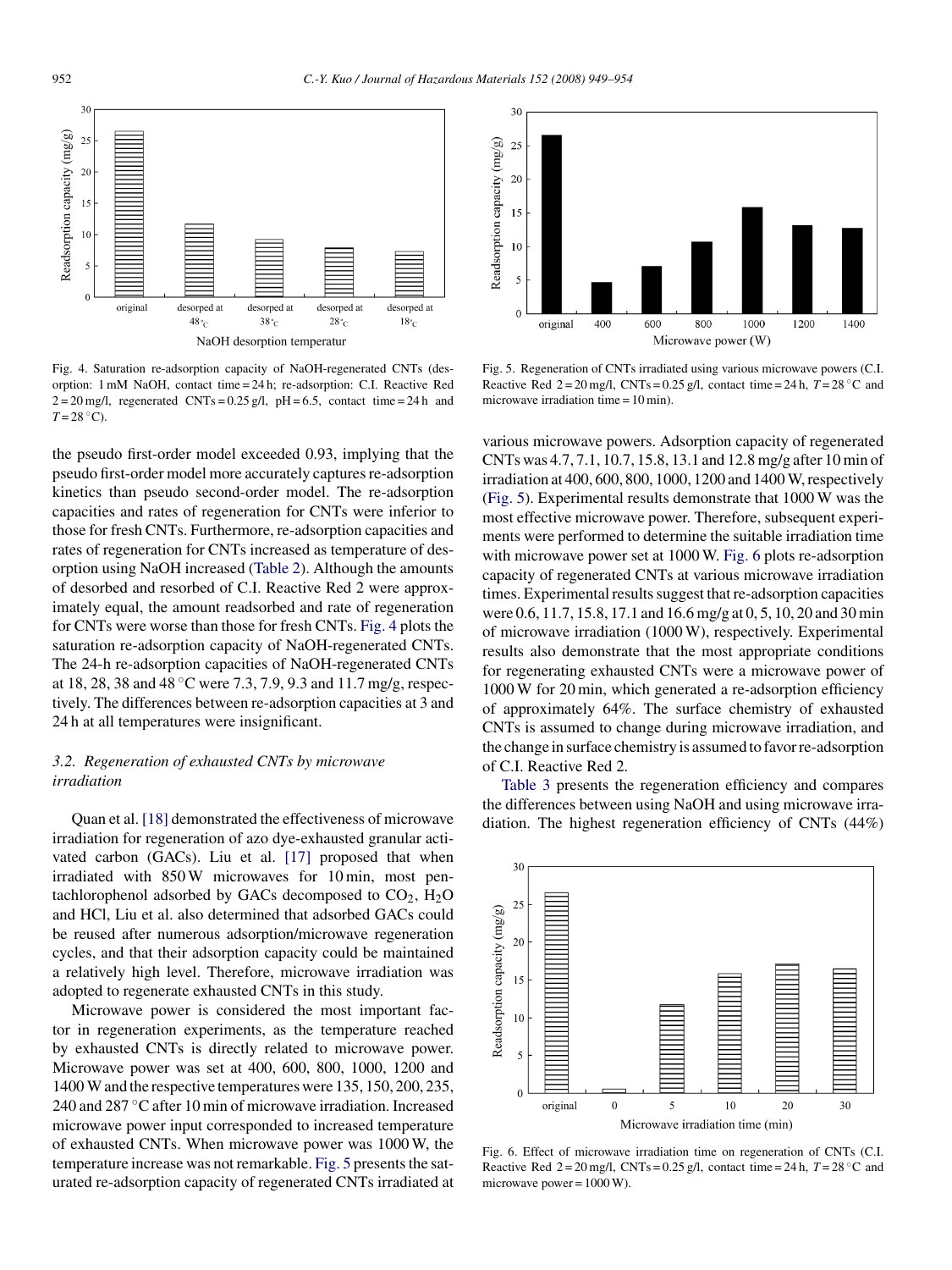<span id="page-4-0"></span>

| Table 3                                   |
|-------------------------------------------|
| Comparison of the regeneration efficiency |

| Regeneration method |                     | Adsorption capacity after regeneration $(mg/g)$ | Re-adsorption efficiency $(\%)$ |
|---------------------|---------------------|-------------------------------------------------|---------------------------------|
| NaOH desorption     | $18^{\circ}$ C      | 7.3                                             | 28                              |
|                     | $28^{\circ}$ C      | 7.9                                             | 30                              |
|                     | $38^{\circ}$ C      | 9.3                                             | 35                              |
|                     | $48^{\circ}$ C      | 11.7                                            | 44                              |
|                     | 400W                | 4.7                                             | 18                              |
|                     | 600W                | 7.1                                             | 27                              |
| Microwave (10 min)  | 800W                | 10.7                                            | 40                              |
|                     | 1000W               | 15.8                                            | 60                              |
|                     | 1200W               | 13.1                                            | 49                              |
|                     | 1400W               | 12.8                                            | 48                              |
|                     | 5 min               | 11.7                                            | 44                              |
| Microwave (1000 W)  | $10 \,\mathrm{min}$ | 15.8                                            | 60                              |
|                     | $20 \,\mathrm{min}$ | 17.1                                            | 64                              |
|                     | 30 min              | 16.5                                            | 62                              |

Re-adsorption procedure: dye concentration =  $20 \text{ mg/l}$ , regenerated CNTs =  $0.25 \text{ g/l}$ ,  $T = 28 \text{ °C}$  and pH = 6.5.

for desorption using NaOH was at  $48^{\circ}$ C for 24 h; however, 1000 W microwave irradiation for 5 min. yielded a regeneration efficiency of 44%. These experimental results show that microwave irradiation significantly decreased the time needed for regeneration, and regeneration efficiency of microwave irradiation markedly exceeded that for desorption using NaOH. Chiang et al. [\[12\]](#page-5-0) indicated that regeneration efficiency of chemically treated activated carbon (AC) depends strictly on the characteristics of the adsorbate and the chemical regenerant used. Conversely, regeneration efficiency of thermal treatment did not depend on adsorbate characteristics. Thus, regeneration efficiency associated with thermal treatment exceeded that of associated with chemical treatment.

Ania et al. [\[25\]](#page-5-0) and Quan et al. [\[18\]](#page-5-0) found that microwave irradiation reduced the surface area of regenerated AC. However, Liu et al. [\[17\]](#page-5-0) obtained a contradictory result. Khare et al. [\[26\]](#page-5-0) observed that proton irradiation of CNTs contains C–H bonds. Liu et al. [\[17\]](#page-5-0) and Quan et al. [\[18\]](#page-5-0) determined that microwave irradiation increased the number of mesopores (2–50 nm), thereby increasing the re-adsorption capacity of regenerated AC. Ania et al. [\[25\]](#page-5-0) observed that microwave irradiation decreased oxygen content and number of mesopores  $(2–50 \text{ nm})$ ; these changes were followed by an increase in pH<sub>zpc</sub>. All these findings establish that microwave irradiation is effective in regenerating exhausted AC. This study did not identify degradation intermediates of adsorbed C.I. Reactive Red 2 or changes in exhausted CNTs caused by microwave irradiation; however, this study demonstrates that microwave irradiation is effective in regenerating exhausted CNTs, which are thus recyclable.

#### **4. Conclusion**

This study demonstrated that adsorption of C.I. Reactive Red 2 on CNTs declined as the pH increased. Additionally, the amounts of C.I. Reactive Red 2 desorbed and readsorbed both increased as temperature of desorption processes using NaOH increased. These amounts of desorbed and readsorbed C.I. Reactive Red 2 were almost equal. The adsorption capacity of the regenerated CNTs was 4.7, 7.1, 10.7, 15.8, 13.1 and 12.8 mg/g after 10 min of irradiation at 400, 600, 800, 1000, 1200 and 1400 W, respectively. This study assumed that microwave irradiation slightly alters the surface chemistry of exhausted CNTs, and that change favors re-adsorption of C.I. Reactive Red 2. This study reveals that microwave irradiation markedly decreases the time required for regenerating CNTs; moreover, regeneration efficiency with microwave irradiation substantially exceeded that of desorption using NaOH.

## **Acknowledgements**

The author would like to thank Ms. Kuo for helping some experiments and the National Science Council of the Republic of China for financially supporting this research under Contract No. NSC 95-2622-E-224-001-CC3.

#### **References**

- [1] C.S. Lu, Y.L. Chung, K.F. Chang, Adsorption of trihalomethanes from water with carbontubes, Water Res. 39 (2005) 1183–1189.
- [2] X. Peng, Y. Li, Z. Luan, Z. Di, H. Wang, B. Tian, Z. Jia, Adsorption of 1,2-dichlorobenzeze from water to carbon nanotubes, Chem. Phys. Lett. 376 (2003) 154–158.
- [3] Y. Yu, J.C. Yu, C.Y. Chan, Y.K. Che, J.C. Zhao, L. Ding, W.K. Ge, P.K. Wong, Enhancement of adsorption and photocatalytic activity of  $TiO<sub>2</sub>$  by using carbon nanotubes for the treatment of azo dye, Appl. Catal. B 61  $(2005)$  1–11.
- [4] Y.H. Li, S. Wang, Z. Luan, J. Ding, C. Xu, D. Wu, Adsorption of cadmium (II) from aqueous solution by surface oxidized carbon nanotubes, Carbon 41 (2003) 1057–1062.
- [5] Y.H. Li, S. Wang, X. Zhang, J. Wei, C. Xu, Z. Luan, D. Wu, Adsorption of fluoride from water by aligned carbon nanotubes, Mater. Res. Bull. 38 (2003) 469–476.
- [6] Y.H. Li, Z. Di, J. Ding, D. Wu, Z. Luan, Y. Zhu, Adsorption thermodynamic, kinetic and desorption studies of  $Pb^{2+}$  on carbon nanotubes, Water Res. 39 (2005) 605–609.
- [7] Y.H. Li, Y. Zhu, Y. Zhao, D. Wu, Z. Luan, Different morphologies of carbon nanotubes effect on the lead removal from aqueous solution, Diamond Relat. Mater. 15 (2006) 90–94.